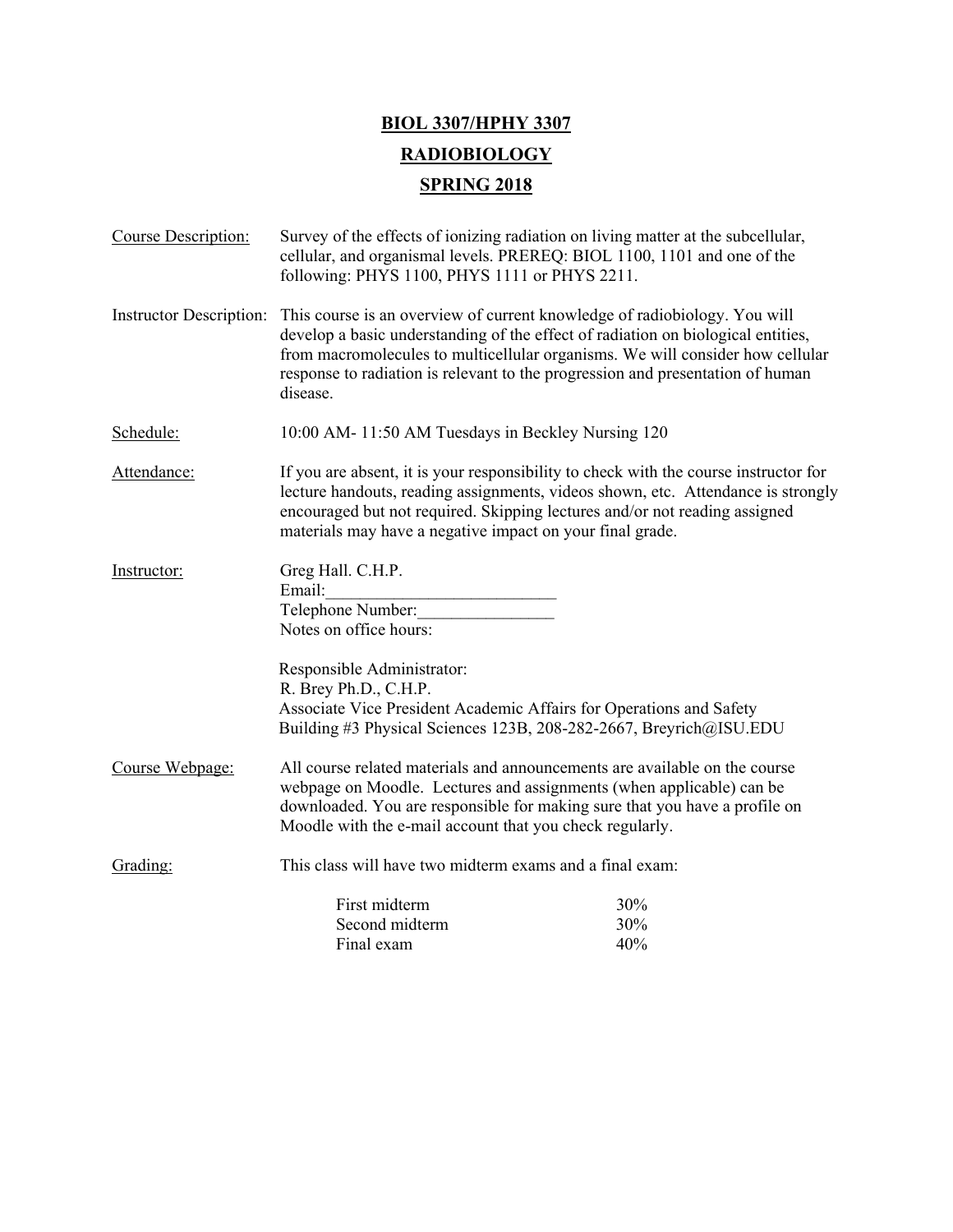## Approximate Grading Scale:

**A** (93.0 - 100%), **A-** (90.0 - 92.5%), **B+** (87.0 - 89.5%), **B** (84.0 -86.5%), **B-** (80.0 - 83.5%), **C+** (77.0 - 79.5%) **C** (73 - 76.5%) **C-** (70.0 - 72.5%) **D+** (67.0 -69.5%) **D** (63.0 - 66.5%) **D-** (60.0 - 62.5%) **F** (0-59.5%) . a) The instructor reserves the right to change the grading scale, and assignment weighing. Such changes will be: i) based on profession judgement ii) applied across the board to all students iii) in favor of the students Required Text: Kelsey et al. "Radiation Biology of Medical Imaging", John Wiley & Sons, 2014 Additional Resources: Hall and Giaccia, "Radiobiology for the Radiologist", Seventh edition (2012). National Research Council "HEALTH RISKS FROM EXPOSURE TO LOW LEVELS OF IONIZING RADIATION", BEIR VII PHASE 2 Alberts, et al. "Essential Cell Biology" Nias, A.H. "An Introduction to Radiobiology", Second Edition. Martin, James E. Physics for Radiation Protection: A Handbook, Second Edition. Journal Articles: To be announced during lecture Disabilities: If you have a disability or believe that you may have a disability that requires reasonable accommodation on the part of this lecturer or ISU, please call 282- 3599 to make an appointment with the ISU Center for Students with Disabilities. HP Expectations: **Our mission is educating students so they can achieve the highest standards of the health physics profession, and solving important problems for the people and industries of Idaho and the Nation through teaching, research, and service.** The educational objectives of the ISU Health Physics program are to produce Health Physicists with 1) broad, fundamental technical knowledge, 2) professional and public communication skills, 3) professional judgment and capability to think critically, 4) practical experience in solving applied health-physics problems, 5) the ability to work independently and in teams, 6) a professional ethic of magnitude sufficient for them to productively and successfully work in a variety of health physics settings.

The graduate program has two additional educational objectives: